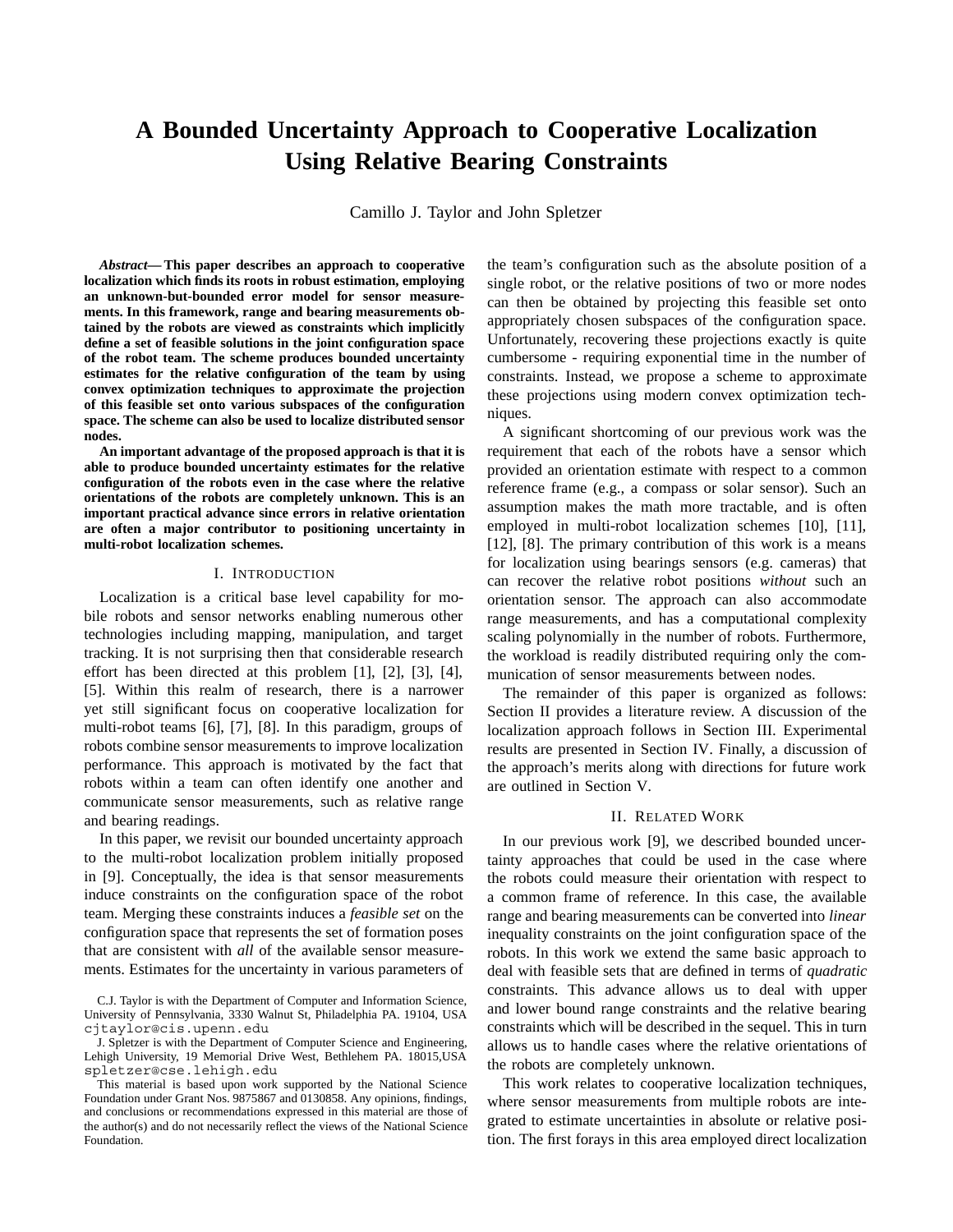techniques, where the relative robot poses could be solved analytically [13], [14]. These efforts were followed by other researchers relying upon Bayesian techniques [6], [7], [12], [8] for pose estimation. A primary advantage of Bayesian approaches is that they not only propagate a state estimate over time, but also the uncertainty associated with the state estimate.

Our proposed approach also provides an estimate of the uncertainty in the robot position. However, this is represented instead in terms of feasible sets in the configuration space and measurements are combined via set intersection. An important advantage of this approach is that we do not need to account for dependencies or correlations between measurements to combine them using set intersection. We can contrast this with the bookkeeping required to properly account for dependencies between estimates in a Bayesian framework. This is a particularly important advantage in the context of cooperative localization where the measurements of *relative* range and bearing induce a complex web of dependencies among the node position estimates. Another advantage of the approach is that it avoids the linearizations inherent in approaches based on the Kalman filter. These linearizations can be particularly problematic when they are used to model the effects of uncertainties in the robots' orientations. In the sequel we will describe a bounded uncertainty estimation scheme that can produce accurate estimates for the robots configuration without any prior estimates for the robots relative orientation. However, these benefits are not without cost as the computational complexity exceeds that of Kalman Filter approaches in both theory and practice.

Cooperative robot localization is also strongly related to the problem of localizing wireless sensor nodes. This has received significant attention in the sensor networks literature and a number of effective approaches have been proposed [15], [16], [17], [18], [19]. Perhaps most related is the work of Biswas, Aghajan and Ye [18] who have also used relative bearing measurements to help estimate the configuration of sensor nodes [20]. Our work extends these approaches by showing how relative bearing constraints can be used to produce useful guaranteed bounds on the relative positions of the node. Importantly, *this allows us to tackle localization problems that were previously beyond the reach of bounded uncertainty techniques.*

Finally, the proposed approach also shares the same general philosophy as the set based SLAM algorithm proposed by Di Marco, Garulli, Giannitrapani, and Antonio Vicino [21]. In our work described in this paper, the feasible set is represented implicitly in terms of a set of inequality constraints which is a significant point of departure. It also explicitly deals with situations where the robot orientations are unknown through the use of higher order constraint equations on the feasible set.

#### III. THE LOCALIZATION APPROACH

The basic elements of the localization framework are diagrammed in Figure 1. Here a set of robots or sensor nodes equipped with range and/or bearing sensors are located



Fig. 1. A set of robot or sensor nodes located in a 2D workspace. The edges between the nodes indicate available sensor measurements, that is an edge between nodes i and j indicates that robot i can measure the range and or bearing to node j from its current position.



Fig. 2. This smart camera node, which is equipped with an accelerometer, can measure the relative bearing to other sensor nodes or robots.

on the plane. The edges in the figure indicate available relative measurements, that is an edge between nodes  $i$  and  $i$  indicates that robot  $i$  can measure the range and or bearing to node  $j$  from its current position. Note that the edges in this graph will, in general, be directed.

For example, the proposed scheme can be employed to localize ensembles of smart camera sensor nodes such as the one shown in Figure 2. These nodes are capable of measuring the relative bearing to other sensor nodes in the vicinity using image measurements and their orientation with respect to gravity using an onboard accelerometer [19]. Our method can then be used to gauge the relative positions of the nodes in the horizontal plane based on this information.

Let  $C \subset \mathbb{R}^{2n}$  denote the configuration space of our robot team. Let  $\mathbf{x} = \begin{pmatrix} x_1 & y_1 & x_2 & y_2 & \cdots & x_n & y_n \end{pmatrix} \in \mathcal{C}$ <br>denote the current configuration of the ensemble. Note that **x** denote the current configuration of the ensemble. Note that **x** is simply the concatenation of the coordinates of the  $n$  robots. Note also that we are purposely vague about the frame of reference to which these coordinates are to be measured. Depending on what parameters we are trying to estimate, various choices will be more or less convenient. Hence we defer this decision until the parameter estimation phase.

## *A. Generating Sensor Constraints*

In this framework, we assume that we can bound the error in the range and bearing measurements. Each such measurement is then viewed as a constraint on the possible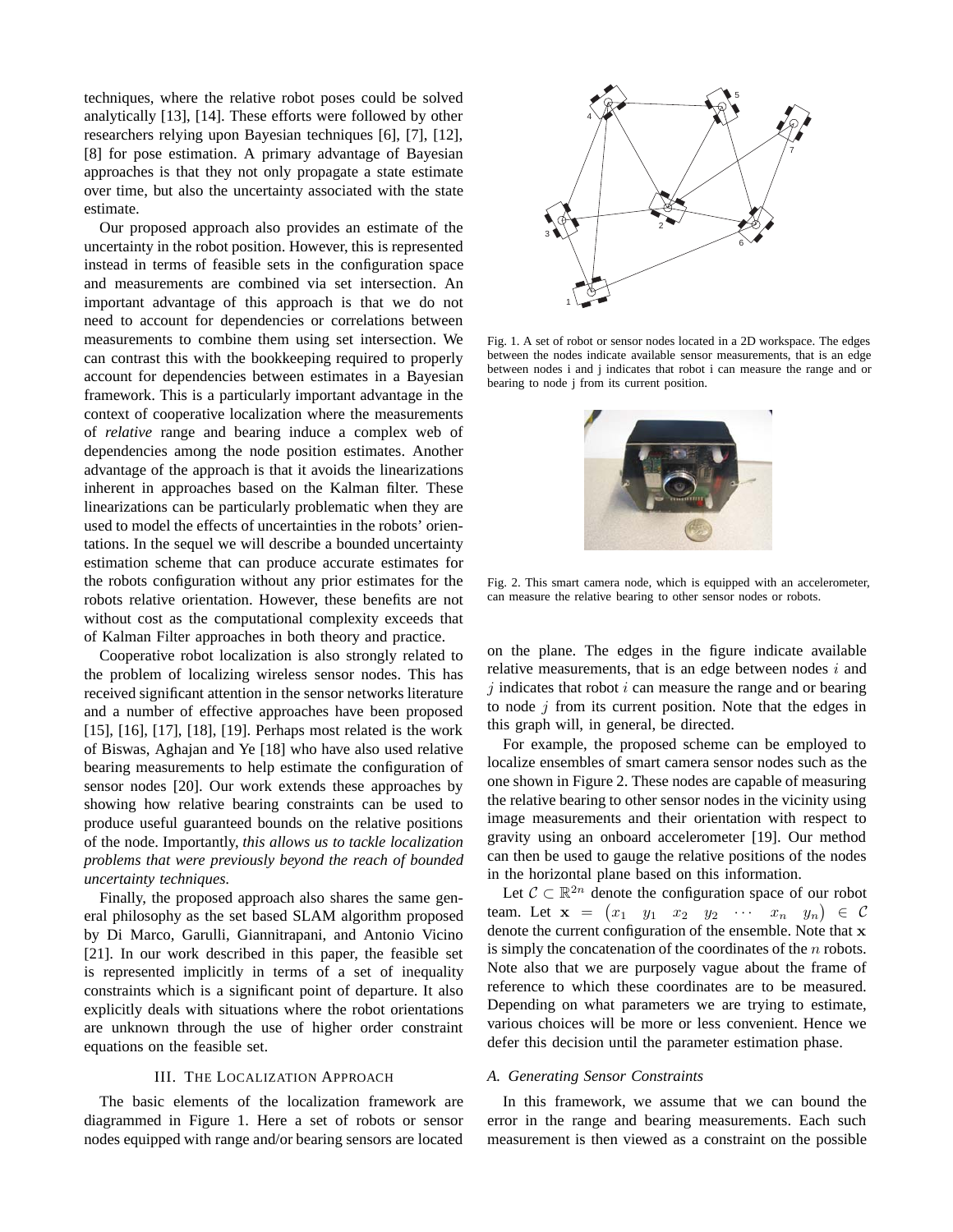

Fig. 3. Robot i simultaneously observes two other robots, j and k. The measurement for the angle  $\alpha_{ijk}$  subtended at i can be used to constrain the configuration of the team.

values of the configuration vector **x**. This section focuses on the transformations required to realize this.

In the sequel we will let the vector  $v_{ij} \in \mathbb{R}^2$  denote the displacement between nodes  $i$  and  $j$ . This vector can be expressed as a linear function of the configuration vector **x** as follows:  $v_{ij} = (D_j - D_i)x$ , where  $D_m \in \mathbb{R}^{2 \times 2n}$  denotes the sparse projection matrix that extracts the coordinates of node m from the configuration vector **x** in  $\mathbb{R}^{2n}$ .

Importantly, all of the constraints that we will describe in the following subsections can be expressed as quadratic inequalities of the configuration vector **x**, that is they can all be written in the form  $\mathbf{x}^T A \mathbf{x} + b^T \mathbf{x} + c \leq 0$  for some  $A \in \mathbb{R}^{2n \times 2n}, b \in \mathbb{R}^{2n}, c \in \mathbb{R}$ . A constraint of this form is termed convex if the matrix  $A$  is positive semidefinite or 0 since inequalities of this form define convex regions in the configuration space. Note that the set of quadratic inequalities subsumes the set of all linear inequalities.

*1) Relative Bearing Constraints:* In Figure 3 Robot i simultaneously observes two other nodes,  $j$  and  $k$ . The vectors  $v_{ij}$  and  $v_{ik}$  denote the displacements between nodes  $i$  and  $j$  and  $i$  and  $k$  respectively. Multiplying  $v_{ij}$  by the constant rotation matrix  $R_{90} = \begin{pmatrix} 0 & -1 \\ 1 & 0 \end{pmatrix}$  yields a second vector  $v'_{ij}$  with the same magnitude as  $v_{ij}$  but rotated by 90<br>degrees counter clockwise. If we take inner products between degrees counter clockwise. If we take inner products between the vector  $v_{ik}$  and the vectors  $v_{ij}$  and  $v'_{ij}$  we can form another vector which encodes the angular separation,  $\alpha_{ijk}$ , between  $v_{ij}$  and  $v_{ik}$ :

$$
\begin{pmatrix} v_{ik} \cdot v_{ij} \\ v_{ik} \cdot v'_{ij} \end{pmatrix} = \begin{pmatrix} v_{ik}^T v_{ij} \\ v_{ik}^T R_{90} v_{ij} \end{pmatrix}
$$
  
=  $||v_{ik}|| ||v_{ij}|| \begin{pmatrix} \cos \alpha_{ijk} \\ \sin \alpha_{ijk} \end{pmatrix}$  (1)

The available bearing measurements would constrain this vector to the sector defined by the two angles  $\alpha_{ijk}^-$  and  $\alpha_{ijk}^+$  These constraints are expressed in the following inequalities.

$$
\begin{pmatrix}\n\sin \alpha_{ijk}^- & -\cos \alpha_{ijk}^- \\
v_{ik} & v'_{ij}\n\end{pmatrix}\n\begin{pmatrix}\n\cos v_i & v_{ij} \\
\sin v_i & v'_{ij}\n\end{pmatrix} \leq 0
$$
\n(2)

$$
\begin{pmatrix}\n\sin \alpha_{ijk}^+ & -\cos \alpha_{ijk}^+\n\end{pmatrix}\n\begin{pmatrix}\nv_{ik} \cdot v_{ij} \\
v_{ik} \cdot v_{ij}'\n\end{pmatrix} \geq 0
$$
\n(3)

Using Equation 1, both of these constraint equations can be rewritten as quadratic functions of the parameter vector **x**.

$$
v_{ik}^T (\sin \alpha_{ijk}^- I - \cos \alpha_{ijk}^- R_{90}) v_{ij} \leq 0 \tag{4}
$$

$$
v_{ik}^T (\sin \alpha_{ijk}^+ I - \cos \alpha_{ijk}^+ R_{90}) v_{ij} \geq 0 \tag{5}
$$

Note that these constraints will, typically, not be convex functions of **x**. Note also that these constraints do *not* require any knowledge of the robots orientation with respect to an absolute frame of reference. This is an important advance since it allows us to directly exploit the kinds of relative bearing measurements that can be derived easily and accurately from imaging sensors without requiring a compass or any other orientation estimation scheme.

Relative bearing measurements have also been employed in a different manner for bounded uncertainty single robot localization problems by Briechle and Hanebeck [22]. Biswas, Aghajan and Ye also make use of relative bearing constraints in their work but use a different mathematical formulation based on the circle defined by the three points. In contrast our formulation provides equations which directly bound the relative configuration of the nodes.



Fig. 4. Range measurements with bounded error constrain the distance between two nodes  $i$  and  $j$ .

*2) Range Constraints:* Figure 4 depicts the annulus of feasible configurations induced by constraints on the range between nodes  $i$  and  $j$ . The constraints induced by a bounded error range measurement can be expressed quite simply [15] in terms of the configuration vector **x**. Here we again note that the vector displacement between nodes  $i$  and  $j$ ,  $v_{ij}$  can be expressed as a linear function of the global configuration vector **x**. *i.e.*  $v_{ij} = (D_j - D_i)x$ . If  $r_{ij}^+$  and  $r_{ij}^-$  respectively denote the upper and lower bounds on the  $r_{ij}^-$  respectively denote the upper and lower bounds on the range measurement, we can derive two quadratic constraints range measurement, we can derive two quadratic constraints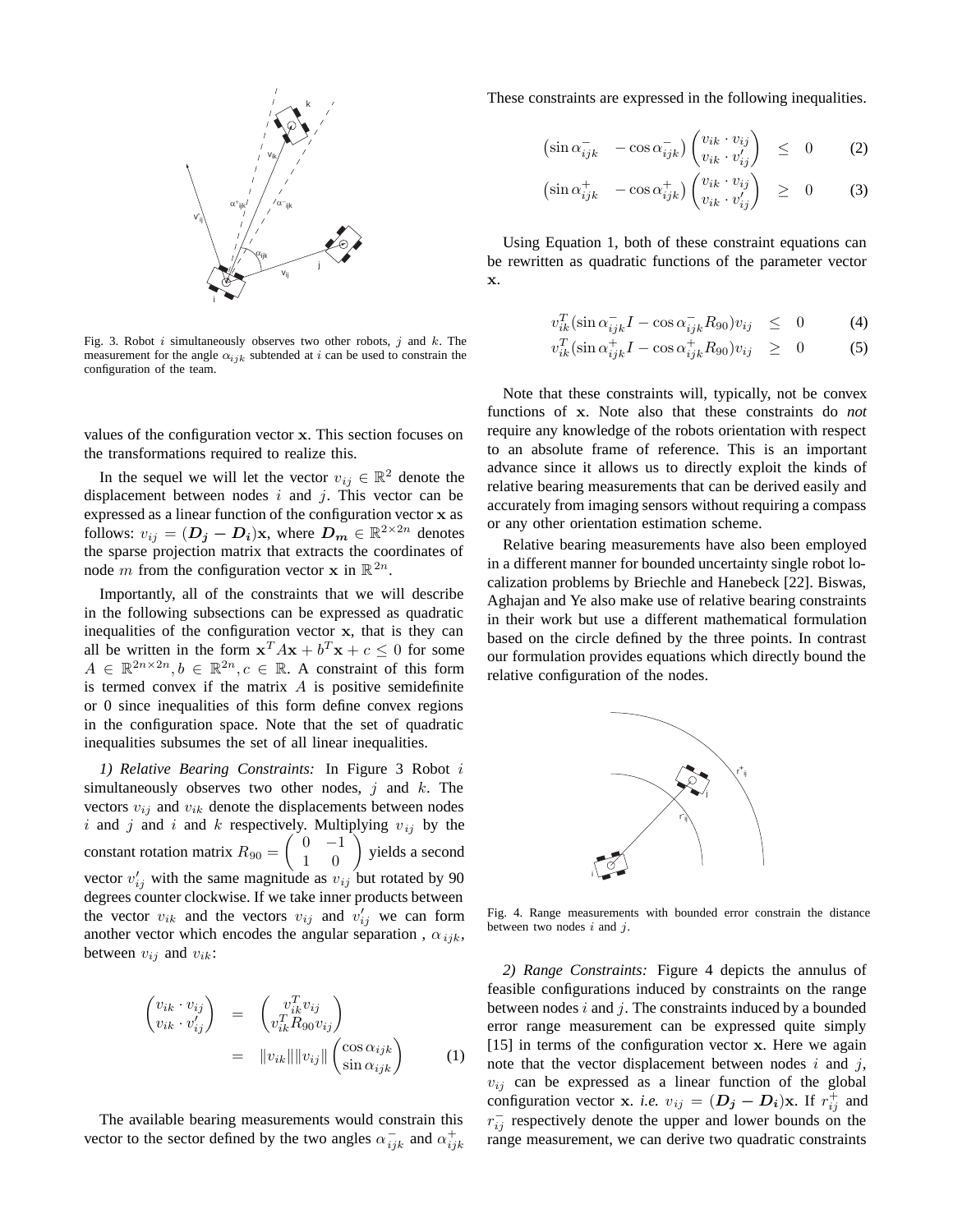as follows:

$$
v_{ij}^T v_{ij} \leq (r_{ij}^+)^2
$$
  
\n
$$
\Rightarrow \mathbf{x}^T (D_j - D_i)^T (D_j - D_i) \mathbf{x} \leq (r_{ij}^+)^2
$$
(6)  
\n
$$
v_{ij}^T v_{ij} \geq (r_{ij}^-)^2
$$
  
\n
$$
\Rightarrow \mathbf{x}^T (D_j - D_i)^T (D_j - D_i) \mathbf{x} \geq (r_{ij}^-)^2
$$
(7)

Note that the upper bound constraint shown in Equation 6 is a convex function of **x** while the lower bound constraint in Equation 7 is concave.

## *B. Gauging Team Configurations*

Once a set of constraints has been derived from the available measurements, we can proceed to consider the problem of gauging the positions of the robots with respect to each other. Consider for example the problem of estimating the relative position of node  $j$  with respect to node  $i$ represented by the displacement vector  $v_{ij}$ . As discussed earlier, this vector can be expressed as a linear function of the configuration vector **x** as follows:  $v_{ij} = (D_j - D_i)x$ . Hence, we can view the problem of bounding this vector as one of gauging the projection of the set of feasible configurations onto the 2D subspace corresponding to the displacement <sup>v</sup>*ij* .

We can bound the uncertainty in this displacement vector by choosing search directions parallel to the subspace of interest and bounding the extent of the feasible region in those directions. This amounts to finding bounds for objective functions of the form shown in Equation 8 given the constraints derived from the measurements.

$$
\left(\cos\theta \quad \sin\theta\right)v_{ij} = s^T \mathbf{x} \tag{8}
$$

where 
$$
s^T = (\cos \theta \sin \theta) (D_j - D_i)x
$$
 (9)

In this case the vector *s* ∈ *span*( $(D_j - D_i)^T$ ) corresponds to the search direction in the configuration space.

Figure 5 depicts the most general situation where the feasible set and its projection need not be convex or even connected. In any case, the goal of the localization scheme is to produce a convex polyhedral approximation which bounds the projection of all feasible configurations and, hence, bounds the displacement vector. We see then that the process of bounding the displacement vector relating two nodes, <sup>v</sup>*ij* , can be reformulated as a sequence of constrained optimization problems which serve to gauge the extent of the feasible region along various search directions. Here we recognize that these optimization problems are actually quadratically constrained quadratic programs (QCQP) since both the objective function described in Equation 8 and the constraint functions described in the previous sections can be written as quadratic functions of the parameter vector **x**. More precisely, our goal is to solve constrained optimization problems of the following form.

minimize  $\mathbf{x}^T A_0 \mathbf{x} + b_0^T \mathbf{x} + c_0$ subject to  $\mathbf{x}^T A_i \mathbf{x} + b_i^T \mathbf{x} + c_i \leq 0 \quad i = 1, ..., m.$ 



Fig. 5. A convex approximation for the feasible set of displacements (the dark region) can be obtained by bounding the its extent along various search directions. The intersection of the resulting half planes defines a convex polytope (the light gray area) which, by construction, encloses the feasible set.

Note that although the objective function described in equation 8 is actually a linear function of **x**, we are in fact able to bound arbitrary quadratic functions of **x**. This means, for example that we can use precisely the same machinery to bound the square of the distance between nodes  $i$  and  $j$ which can, clearly, be expressed as a quadratic function of **x** as shown in Equation 10.

$$
||v_{ij}||^2 = ||(D_j - D_i)\mathbf{x}||^2
$$
  
=  $\mathbf{x}^T (D_j - D_i)^T (D_j - D_i)\mathbf{x}$  (10)

Most of the literature on solving QCQPs centers on the special case where the constraint functions are convex which is not, in general, the case here. Nonetheless we can make progress by observing that there are convex relaxations of the original optimization problem that provide useful bounds on the feasible solutions. In this work we use the Lagrangian relaxations described in [23], [24], [25]. The Lagrangian,  $L(\mathbf{x}, \lambda)$ , and the Lagrangian dual,  $g(\lambda)$ , of our original optimization problem can be expressed as follows:

$$
L(\mathbf{x}, \lambda) = (\mathbf{x}^T A_0 \mathbf{x} + b_0^T \mathbf{x} + c_0) +
$$

$$
\sum_{i=1}^m \lambda_i (\mathbf{x}^T A_i \mathbf{x} + b_i^T \mathbf{x} + c_i) \qquad (11)
$$

$$
g(\lambda) = \inf_{\mathbf{x}} L(\mathbf{x}, \lambda) \tag{12}
$$

We can bound the minima of our original optimization problem by finding the maximum of the Lagrangian dual function  $q(\lambda)$  over all non-negative values of  $\lambda$ . Note that the Lagrangian dual will be convex even if the original optimization problem is not. Using Shur complements this optimization problem can be recast as a semidefinite program as follows: maximize  $\gamma$  subject to the constraint that the following matrix remains positive semi-definite.

$$
\begin{bmatrix}\n(A_0 + \sum_{i=1}^m \lambda_i A_i) & (b_0 + \sum_{i=1}^m \lambda_i b_i)/2 \\
(b_0 + \sum_{i=1}^m \lambda_i b_i)^T/2 & (c_0 + \sum_{i=1}^m \lambda_i c_i) - \gamma\n\end{bmatrix}
$$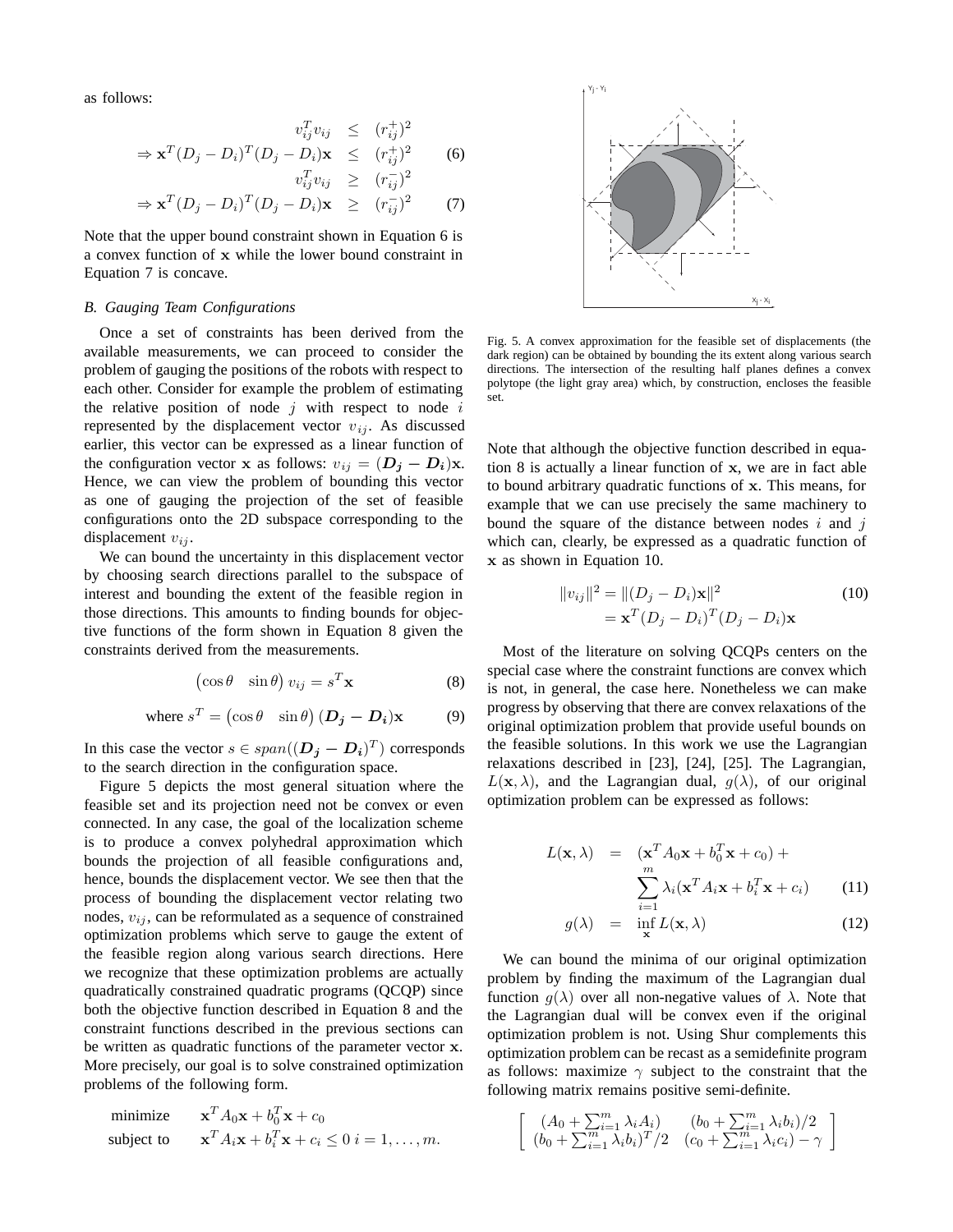We further constrain  $\lambda$  to be non-negative, that is  $\lambda_i \geq$  $0, i = 1, \ldots, m$ . Once the problem is in this form, we can apply modern semidefinite programming codes to solve this optimization problem and provide a bound on the optimal value. Importantly, these codes are able to exploit the sparse structure of the  $A_i$  matrices to significantly reduce the computational effort required to solve these problems.

*1) Choosing Search Directions:* Given the ability to bound the extent of the feasible region in a given search direction, we can now consider the question of how those search directions should be chosen. A straightforward but effective technique that works quite well in the general case is to simply choose a set of uniformly spaced search directions parallel to the plane of projection. With this approach, the accuracy of the resulting convex approximation is simply a function of the number of search directions employed.

In the special case where all of the measurement constraints are convex we have proposed [9] a more sophisticated approach to choosing search directions which allows us to make precise statements about the performance of the projection approximation scheme.

#### IV. LOCALIZATION EXPERIMENTS

The simulation experiments described in this section were designed to characterize the performance of the localization scheme under a variety of conditions. For each trial, a set of 10 nodes were randomly distributed on a plane. The  $x$  and y coordinates of these locations were restricted to the unit interval. A randomly chosen subset of the available range and bearing measurements relating the nodes were considered. These measurements were then corrupted with uniformly distributed, bounded random errors. The range measurements were corrupted with random errors in the range  $\pm 0.1$  while the bearing measurements were corrupted with errors in the range  $\pm 0.25^\circ$ .

The magnitude of the angular errors was chosen by considering a typical camera with a 60 degree field of view and a horizontal resolution of 640 pixels. In this context a localization error of  $\pm 2$  pixels on each bearing measurements would translate to an error of approximately 0.2 degrees. Note that this means that the relative bearing measurements would have errors in the range  $\pm 0.4$  degrees. Importantly, we do not assume that the robots have access to an absolute bearing sensor like a compass, so the robots do not, initially, have any idea about their relative orientation.

The localization procedure described previously was used to construct convex approximations for the position of each of the nodes with respect to the first node which was fixed as the origin  $(0, 0)$ . To fix orientation and scale, the second point in the set was also held fixed. The convex approximations for the remaining 8 node locations were constructed by considering 8 evenly spaced search directions in the plane.

For purposes of comparison, the localization procedure was run under four different conditions. The first variant only made use of the convex range constraints given in Equation 6 this experimental condition is analogous to the localization scheme described in [15]. The second condition made use of both the convex and non convex range constraints. The third condition only considered the relative bearing constraints while the last condition considered all available range and bearing constraints.



Fig. 6. For each trial a set of 10 node locations was chosen at random, these are denoted by the blue crosses. The edges between the nodes indicate available range and/or bearing measurements.

The results obtained on a typical trial are shown in Figure 7. Figure 6 shows the ground truth configuration used for this trial. Here the crosses denote the randomly chosen node positions and the edges indicate the available range and bearing measurements. A grand total of 51 range and bearing measurements were used in this instance.

In order to compare the results of these four conditions quantitatively, we computed the areas of the polyhedral approximations returned by the procedure. These areas provide an indication of how effective the constraints are at narrowing down the set of feasible configurations. Larger areas correspond to greater uncertainty. The results of this analysis are summarized in Table I.

These results shows that under these experimental conditions, the relative bearing constraints are much more powerful than the range constraints. The convex approximations constructed with these constraints are two orders of magnitude smaller than those constructed using the range constraints. When the range constraints are added to the bearing constraints the average area is approximately halved.

In these experiments the results obtained with the range only localization scheme reflect the fundamental flip ambiguity associated with such measurements. That is, any configuration that satisfies the range constraints can be reflected in the plane to obtain another configuration that also satisfies the constraints. The convex bounding region that this method constructs must reflect that. In order to overcome this, one would need to presuppose the existence of known anchor points or some other means of resolving the ambiguity. In this sense range and bearing measurements can serve as *complementary* sources of information since the bearing measurements can resolve the flip ambiguity associated with the range measurements while the range measurements resolve the scale ambiguity associated with the bearing measurements.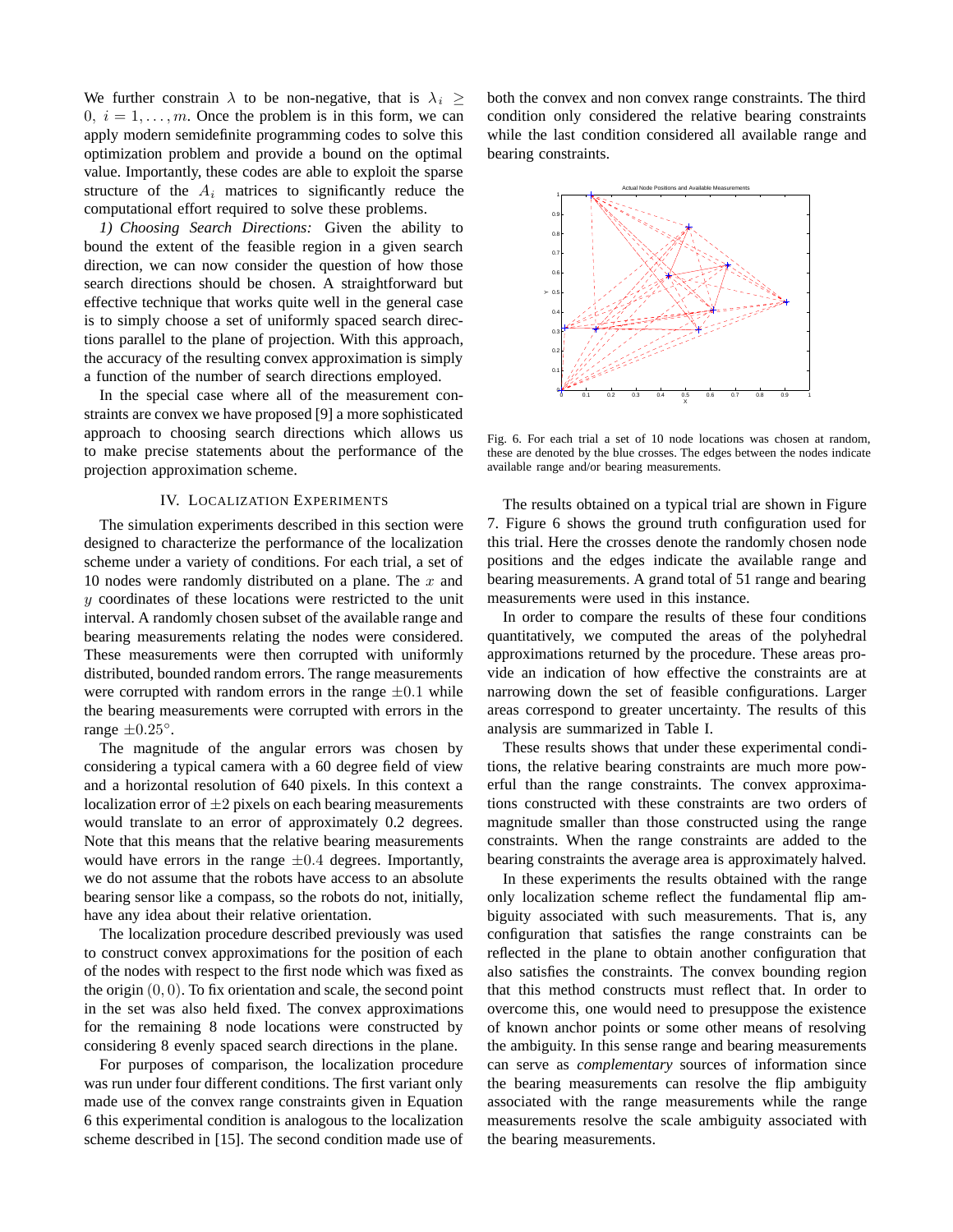

Fig. 7. The localization procedure was run under four conditions. a) Using only the convex range constraints b) Using both convex and non-convex range constraints. c) Using only the relative bearing constraints d) Using all available range and bearing constraints. The blue crosses in these figures denote the actual node locations while the red xs denote the centroids of the bounding polygons.

| Conditions                 | Mean Area | Median Area | Max. Area |
|----------------------------|-----------|-------------|-----------|
| Convex Range Only          | 0.4610    | 0.4433      | 0.9956    |
| Convex and NonConvex Range | 0.3540    | 0.3175      | 0.9805    |
| Relative Bearing Only      | 0.0020    | 0.0008      | 0.0254    |
| All Constraints            | 0.0011    | 0.0005      | 0.0108    |
|                            |           |             |           |

TABLE I

COMPARISON OF BOUNDING AREAS *<sup>P</sup>*<sup>+</sup> OBTAINED UNDER VARIOUS EXPERIMENTAL CONDITIONS

In this round of simulation experiments the system did not attempt to estimate the relative orientations of the robots. It is possible to construct bounded uncertainty estimates for these quantities when bearing measurements are available as described in [26].

## V. DISCUSSION AND CONCLUSIONS

This paper describes a novel approach to multi-robot localization grounded in robust estimation. The scheme employs an unknown-but-bounded error model for sensor measurements and leverages recent advances in convex optimization theory - specifically computational improvements in semidefinite programming techniques, duality, and Lagrangian relaxations - to provide a localization framework suitable for robotic systems.

Through convex approximations, our framework is able to integrate any mixture of range and/or bearing measurements from the robot formation into a single estimator which provides estimates for the uncertainty in node positions that are simultaneously conditioned on all available sensor measurements. Since the method combines measurements through set intersection rather than Bayes rules, it avoids many of the issues associated with accounting for interdependencies between multiple estimates. Furthermore, the resulting uncertainty regions are guaranteed to contain the true robot positions. Point estimates for the robots relative positions can be obtained by considering the centroids or Euclidean centers of various projections of the feasible set.

The ability to handle both convex and non-convex measurement constraints is an important advance. With this capability, we are able to make use of the relative bearing constraint which takes the form of a nonconvex quadratic inequality. This constraint is particularly useful since we can typically measure relative bearings quite accurately with imaging devices, often to within a small fraction of a degree. Absolute bearing measurements, such as those obtained from